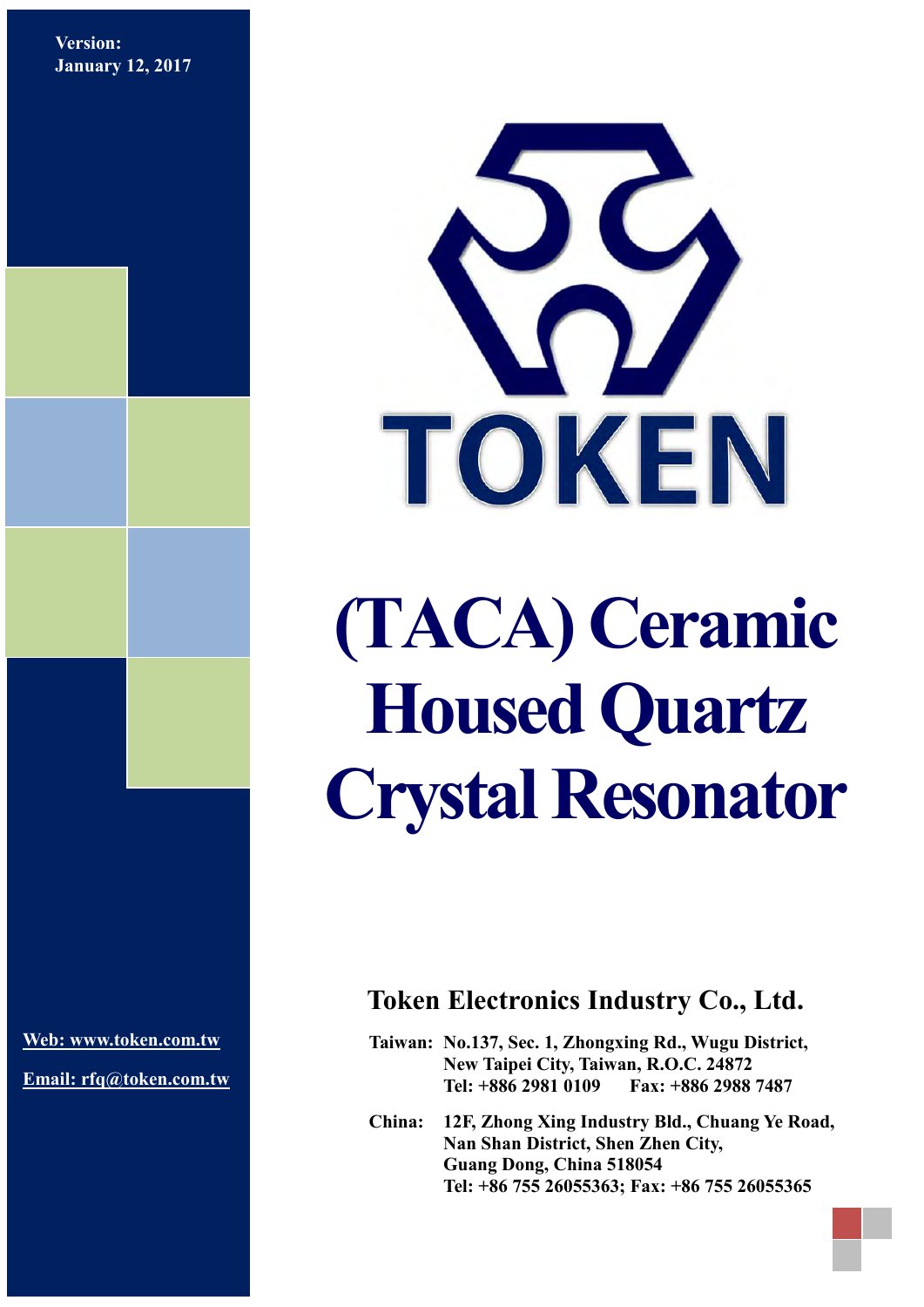

#### **Product Introduction**

# **A New Package Type - Surface Mount Ceramic Housed Quartz Crystal Resonator.**

#### **Features :**

 $\overline{a}$ 

- Seam welded ceramic package, 1.2mm max. low profile.
- Ideally suit for disc driver, PCMCIA, PC and hand-held products.
- Tight stability, High reliability, Wide frequency range, High frequency.
- Rugged AT-cut crystal construction, Ultra miniature for maximum spacing saving.
- Tape and Reel packing method, Tight specifications available, RoHS Compliant.

Token Electronics offers two series SMD Quartz Crystals in terms of TA\*C series and TA\*CA series. The TA\*C series incorporates a sub-miniature AT-cut strip quartz crystal resonator packed in a miniature  $4.0 \times 2.5 \times 1.2$ mm ceramic package, while the TA\*CA series incorporates a sub-miniature AT-cut strip quartz crystal unit housed in a miniature 2-pad 4.0×2.5mm ceramic package.

Both compact crystals chip components of TA\*C series and TA\*CA series are ideal for surface mount, densely-populated PCB applications.

Contact us with your specific needs. For more information, please link to Token official website "[Crystal Resonator](http://www.token.com.tw/crystal-resonator/index.html)".



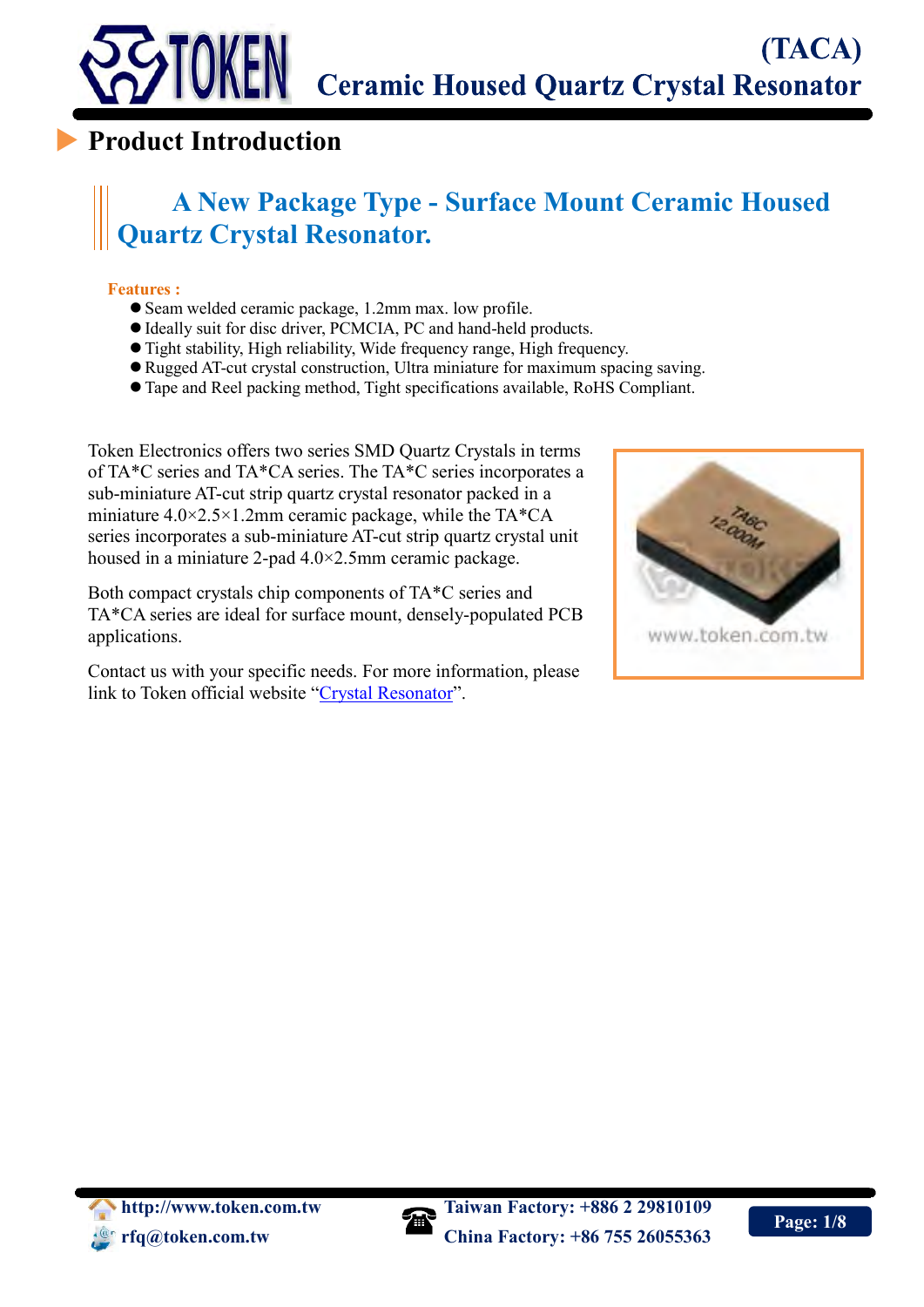# (TACA) Ceramic Housed Quartz Crystal Resonator

# **Dimensions**

**TOKEN** 

#### **Configurations & Dimensions (TA7C/6C/5C/4C)**

| Part          | Dimensions (unit: mm) |                |                |                |                |                |               |                |                |  |  |
|---------------|-----------------------|----------------|----------------|----------------|----------------|----------------|---------------|----------------|----------------|--|--|
| <b>Number</b> | L1                    | L <sub>2</sub> | L <sub>3</sub> | L <sub>4</sub> | L <sub>5</sub> | L <sub>6</sub> | L7            | L <sub>8</sub> | L <sub>9</sub> |  |  |
| TA4C<br>TA4CA | $4.0 \pm 0.3$         | $2.5 \pm 0.3$  | $1.2 \pm 0.2$  | $1.2 \pm 0.2$  | $0.9 \pm 0.2$  | $4.2 \pm 0.2$  | $2.7 \pm 0.2$ | $1.4 \pm 0.2$  | $1.1 \pm 0.2$  |  |  |
| TA5C<br>TA5CA | $5.0 \pm 0.3$         | $3.2 \pm 0.3$  | $1.2 \pm 0.2$  | $1.4 \pm 0.2$  | $1.0 \pm 0.2$  | $5.2 \pm 0.2$  | $3.4 \pm 0.2$ | $1.6 \pm 0.2$  | $1.2 \pm 0.2$  |  |  |
| TA6C<br>TA6CA | $6.0 \pm 0.3$         | $3.5 \pm 0.3$  | $1.2 \pm 0.2$  | $1.5 \pm 0.2$  | $1.2 \pm 0.2$  | $6.2 \pm 0.2$  | $3.7 \pm 0.2$ | $1.8 \pm 0.2$  | $1.4 \pm 0.2$  |  |  |
| TA7C<br>TA7CA | $7.0 \pm 0.3$         | $5.0 \pm 0.3$  | $1.2 \pm 0.2$  | $1.5 \pm 0.2$  | $1.2 \pm 0.2$  | $8.0 \pm 0.2$  | $3.9 \pm 0.2$ | $2.2 \pm 0.2$  | $1.4 \pm 0.2$  |  |  |
|               |                       |                |                |                |                |                |               |                |                |  |  |



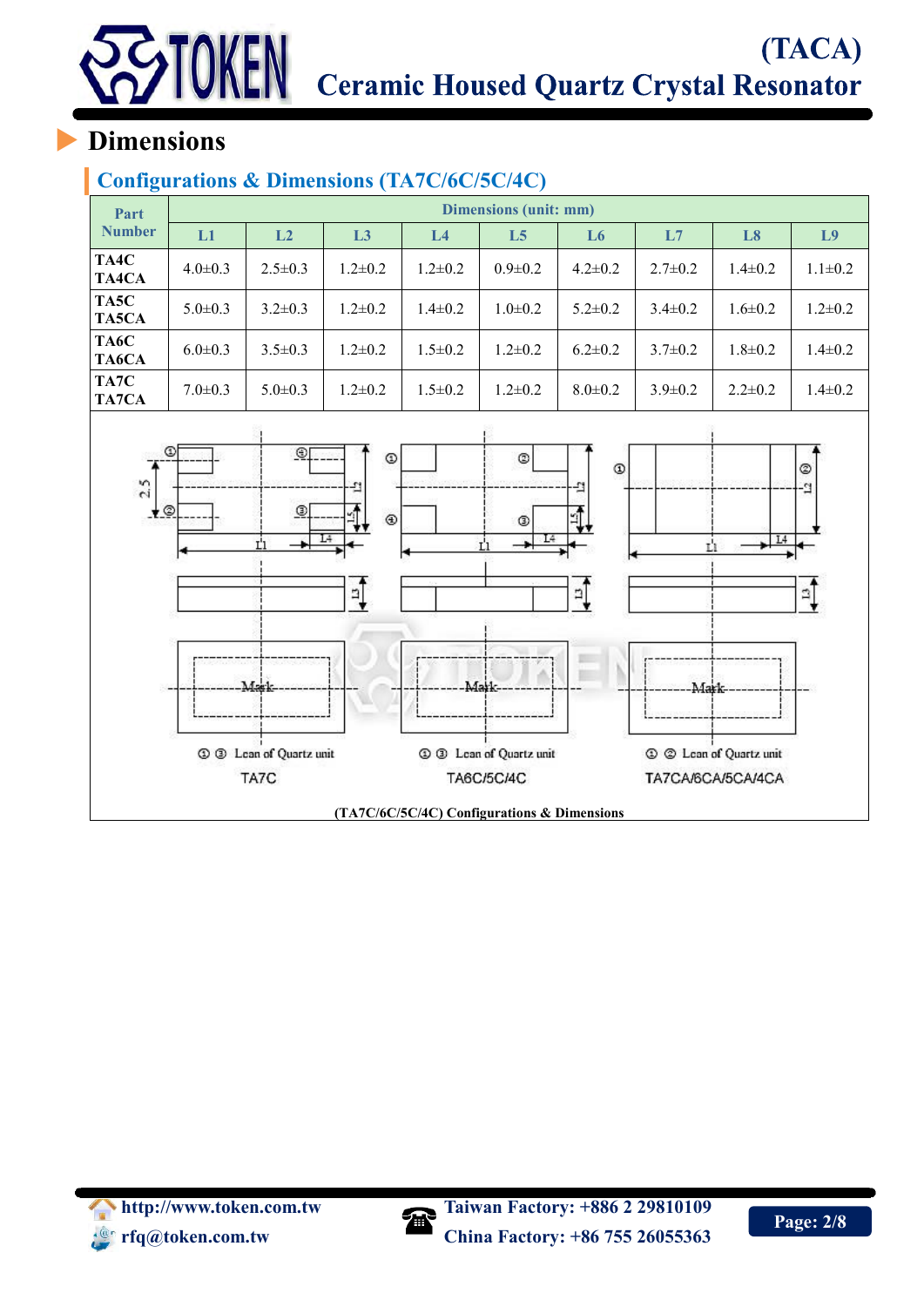# **Electrical Spec.**

#### **Electrical Specifications (TA7C/6C/5C/4C)**

| Part<br><b>Number</b> | <b>Frequency Range</b><br>(MHz) | <b>Resonance</b><br><b>Resistance</b><br>$(\Omega)$ Max | <b>Fundamental</b><br>/ Overtone | <b>Adjustment</b><br>Tolerance $\times 10^{-6}$ | <b>Temp.Range</b><br><b>Tolerance Over ×</b><br>$10^{-6}$ |  |  |
|-----------------------|---------------------------------|---------------------------------------------------------|----------------------------------|-------------------------------------------------|-----------------------------------------------------------|--|--|
|                       | $12.000 \sim 19.999$            | 80                                                      |                                  |                                                 |                                                           |  |  |
| TA4C<br>TA4CA         | $20.000 \sim 25.999$            | 70                                                      |                                  |                                                 | 50                                                        |  |  |
|                       | $26.000 \sim 36.000$            | 50                                                      |                                  |                                                 |                                                           |  |  |
|                       | $10.000 \sim 11.999$            | 120                                                     |                                  |                                                 |                                                           |  |  |
| TA5C<br>TA5CA         | $12.000 \sim 14.399$            | 80                                                      |                                  |                                                 |                                                           |  |  |
|                       | $14.400 \sim 36.000$            | 50                                                      | Fundamental                      | 30                                              |                                                           |  |  |
|                       | $8.0000 \sim 11.999$            | 80                                                      |                                  |                                                 |                                                           |  |  |
| TA6C<br>TA6CA         | $12.000 \sim 16.000$            | 60                                                      |                                  |                                                 |                                                           |  |  |
|                       | $16.001 \sim 40.000$            | 40                                                      |                                  |                                                 |                                                           |  |  |
|                       | $7.6000 \sim 11.999$            | 80                                                      |                                  |                                                 |                                                           |  |  |
| TA7C<br>TA7CA         | $12.000 \sim 16.000$            | 60                                                      |                                  |                                                 |                                                           |  |  |
|                       | $16.001 \sim 35.000$            | 40                                                      |                                  |                                                 |                                                           |  |  |

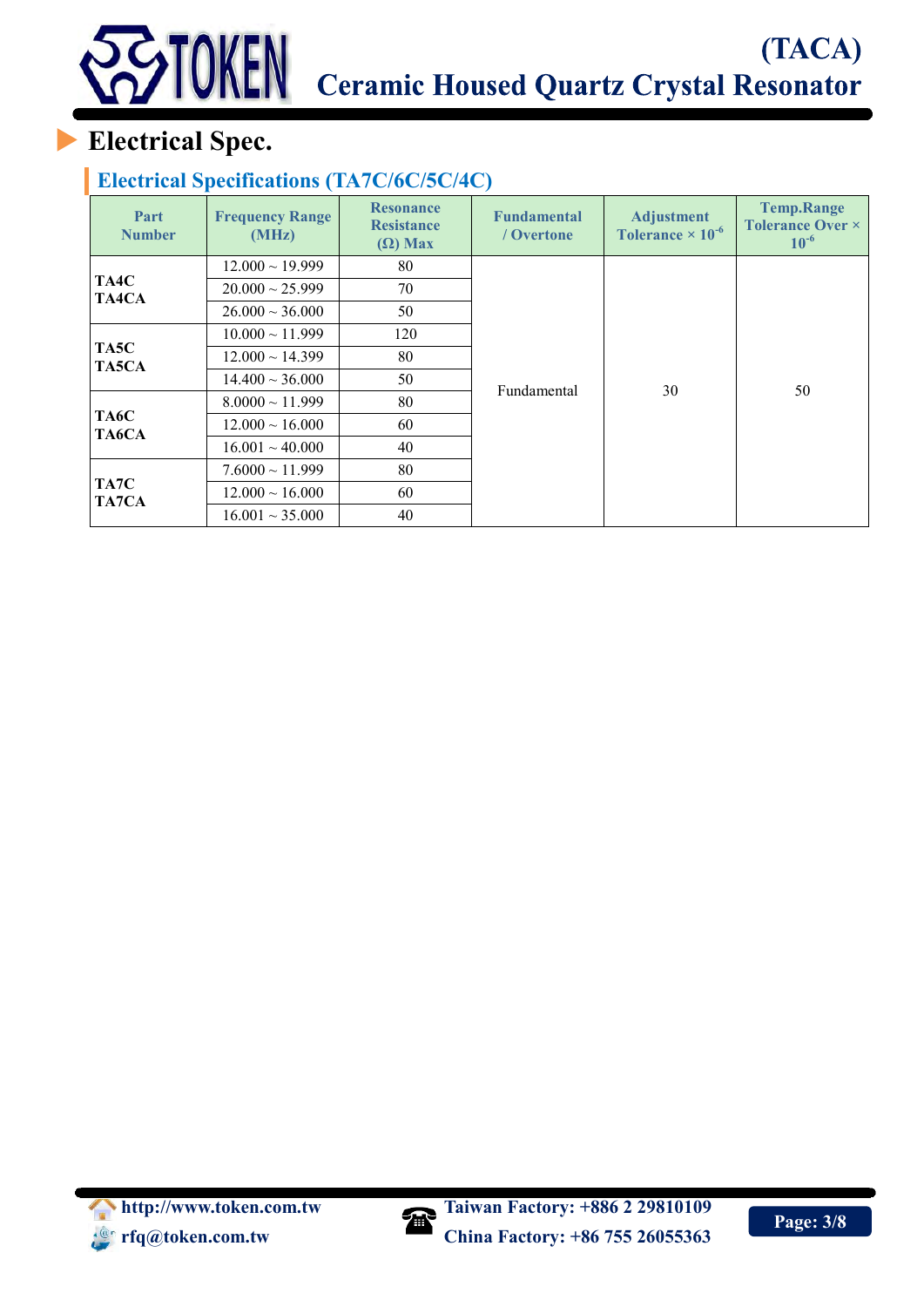

#### **Land Pattern**

**Recommended Land Pattern (TA7C/6C/5C/4C)**



# **Reflow Soldering**

**Recommended Reflow Soldering Standard Conditions (TA7C/6C/5C/4C)**



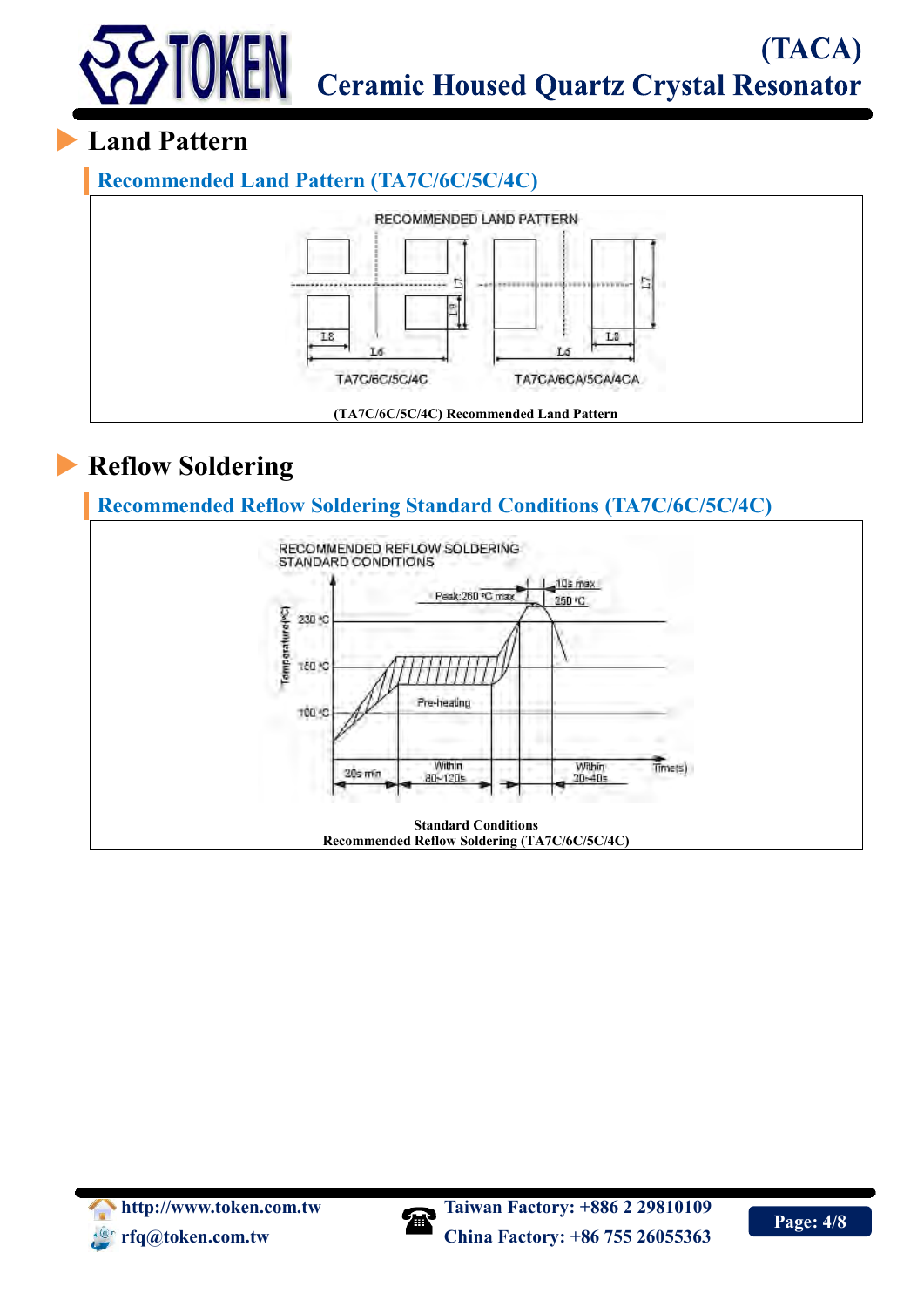#### (TACA) TOKEN **Ceramic Housed Quartz Crystal Resonator**

# **Peeling Strength**

**Test Condition Of Peeling Strength (TA7C/6C/5C/4C)**



# **Packing & Reel**

**Packing Method (TA7C/6C/5C/4C)**



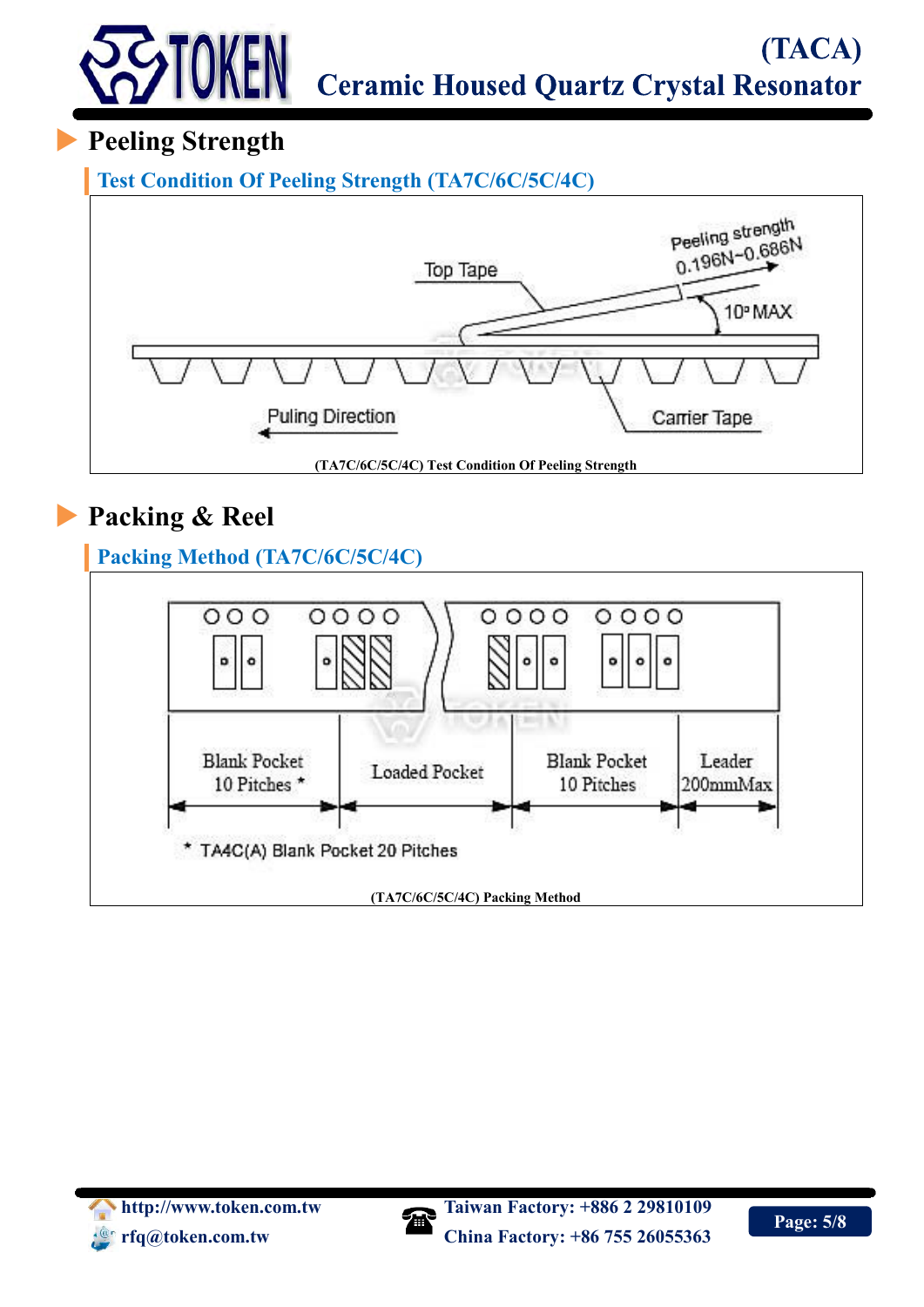# TACA) (TACA)<br>TOKEN Ceramic Housed Quartz Crystal Resonator (TACA)

# **Reel Dimensions**

#### **Reel Dimensions (Unit: mm) (TA7C/6C/5C/4C)**

| $\Phi$ A    | ФB                |                  |              | Pieces per reel | <b>Carrier tape size</b> |
|-------------|-------------------|------------------|--------------|-----------------|--------------------------|
| $179 \pm 2$ | 60typ             | $12.4\text{min}$ | $19.4$ $max$ | 3000typ         |                          |
| $179 \pm 2$ | 60typ             | $16.4\text{min}$ | $22.4$ max   | $1000$ typ      | 16                       |
| $330 \pm 3$ | 80 <sub>min</sub> | $12.4\text{min}$ | $19.4$ $max$ | 4000typ         |                          |
| $330 \pm 3$ | 80 <sub>min</sub> | 16.4min          | $22.4$ max   | $4000$ typ      | 16                       |
| $179 \pm 2$ | 60typ             | $8.4$ min        | $12.4$ $max$ | 3000typ         |                          |



**\* typ : (Typical Value)**

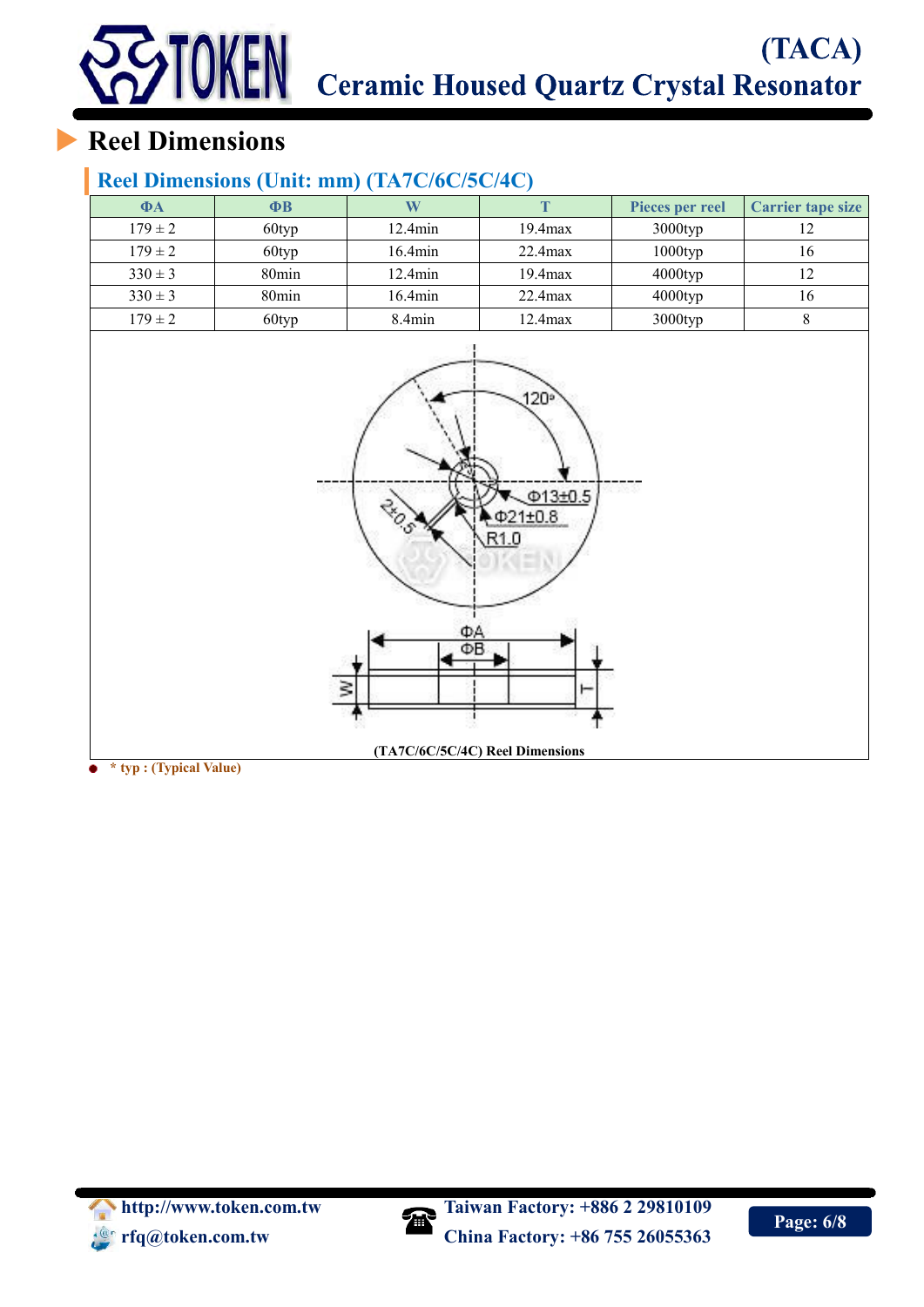# (TACA) Ceramic Housed Quartz Crystal Resonator

# **Carrier Tape**

TOKEN

#### **Carrier Tape Dimensions (TA7C/6C/5C/4C)**

| Part                 |   | Dimensions (unit: mm) |             |   |                                                                                                                                             |   |   |   |          |               |              |                  |   |                           |
|----------------------|---|-----------------------|-------------|---|---------------------------------------------------------------------------------------------------------------------------------------------|---|---|---|----------|---------------|--------------|------------------|---|---------------------------|
| <b>Number</b>        | A | B                     | $\mathbf C$ | D | E                                                                                                                                           | F | G | H | $\Phi$ J | $\Phi$ N      |              | <b>Mmax</b> Rmax | K |                           |
| TA4C<br>TA4CA        |   |                       |             |   | $2.9\pm0.2$ 4.4 $\pm0.2$ 12.0 $\pm0.2$ 5.5 $\pm0.1$ 1.75 $\pm0.1$ 4.0 $\pm0.1$ 4.0 $\pm0.1$ 2.0 $\pm0.1$ 1.5 $\pm0.1$                       |   |   |   |          | $1.6 \pm 0.1$ | $10^{\circ}$ | 0.3              |   | $1.4\pm0.2$   $0.3\pm0.1$ |
| TA5C<br>TA5CA        |   |                       |             |   | $3.6\pm0.2$ $5.4\pm0.2$ $16.0\pm0.2$ $7.5\pm0.1$ $1.75\pm0.1$ $4.0\pm0.1$ $2.0\pm0.1$ $1.5\pm0.1$ $1.6\pm0.1$ $1.6\pm0.1$                   |   |   |   |          |               | $10^{\circ}$ | 0.3              |   | $1.4\pm0.2$   $0.3\pm0.1$ |
| TA6C<br>TA6CA        |   |                       |             |   | $3.9\pm0.2$ $6.4\pm0.2$ $16.0\pm0.2$ $7.5\pm0.1$ $1.75\pm0.1$ $4.0\pm0.1$ $2.0\pm0.1$ $1.5\pm0.1$ $1.6\pm0.1$ $1.6\pm0.1$                   |   |   |   |          |               | $10^{\circ}$ | 0.3              |   | $1.4\pm0.2$   $0.3\pm0.1$ |
| TA7C<br><b>TA7CA</b> |   |                       |             |   | $5.4\pm0.2$   $7.4\pm0.2$   $16.0\pm0.2$   $7.5\pm0.1$   $1.75\pm0.1$   $4.0\pm0.1$   $2.0\pm0.1$   $1.5\pm0.1$   $1.6\pm0.1$   $1.6\pm0.1$ |   |   |   |          |               | $10^{\circ}$ | 0.3              |   | $1.4\pm0.2$   $0.3\pm0.1$ |



### **Order Codes**

#### **Order Codes (TA7C/6C/5C/4C)**

| TA6C        | 12.000M         | TR          |                    |  |  |
|-------------|-----------------|-------------|--------------------|--|--|
| Part Number | Frequency (MHz) | Package     |                    |  |  |
|             | D               | <b>Bulk</b> |                    |  |  |
|             |                 | TR          | <b>Taping Reel</b> |  |  |